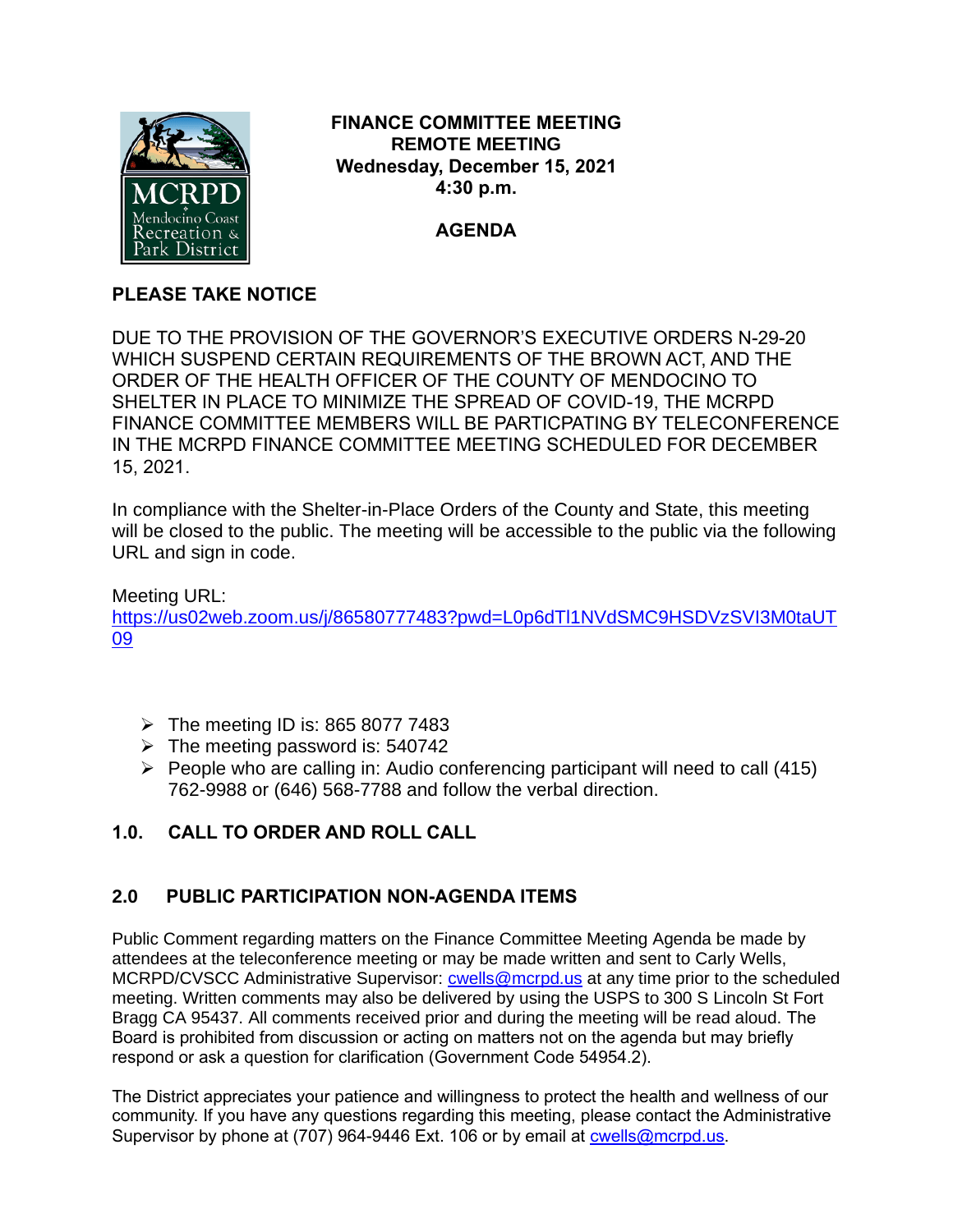### **3.0 INFORMATION/DISCUSSION**

3.1 MCRPD Financial Statement September 2021 (p. 1)

3.2 MCRPD Financial Statement October 2021 (p. 2)

3.3 CVSCC Financial Statement October 2021 (p. 3)

3.4 MCRPD Check Register October 2021 (p. 4)

3.5 CVSCC Check Register October 2021 (p. 6)

### **4.0 ADJOURNMENT**

### NOTICE TO THE PUBLIC

All disabled persons requesting disability related modifications for accommodations including auxiliary aids or service may make such a request in order to ensure full participation in a MCRPD public meeting. Such a request should be made to Moneque Wooden, District Business Manager, 300 South Lincoln St., Fort Bragg, CA 95437.

*PLEASE NOTE:* At least 48 hours in advance of standing committee meetings, agendas are posted at the District Office, C. V. Starr Community Center, 300 South Lincoln Street, Fort Bragg, California and at mendocoastrec.org; and emailed to individuals upon request and to the Fort Bragg Advocate and Mendocino Beacon.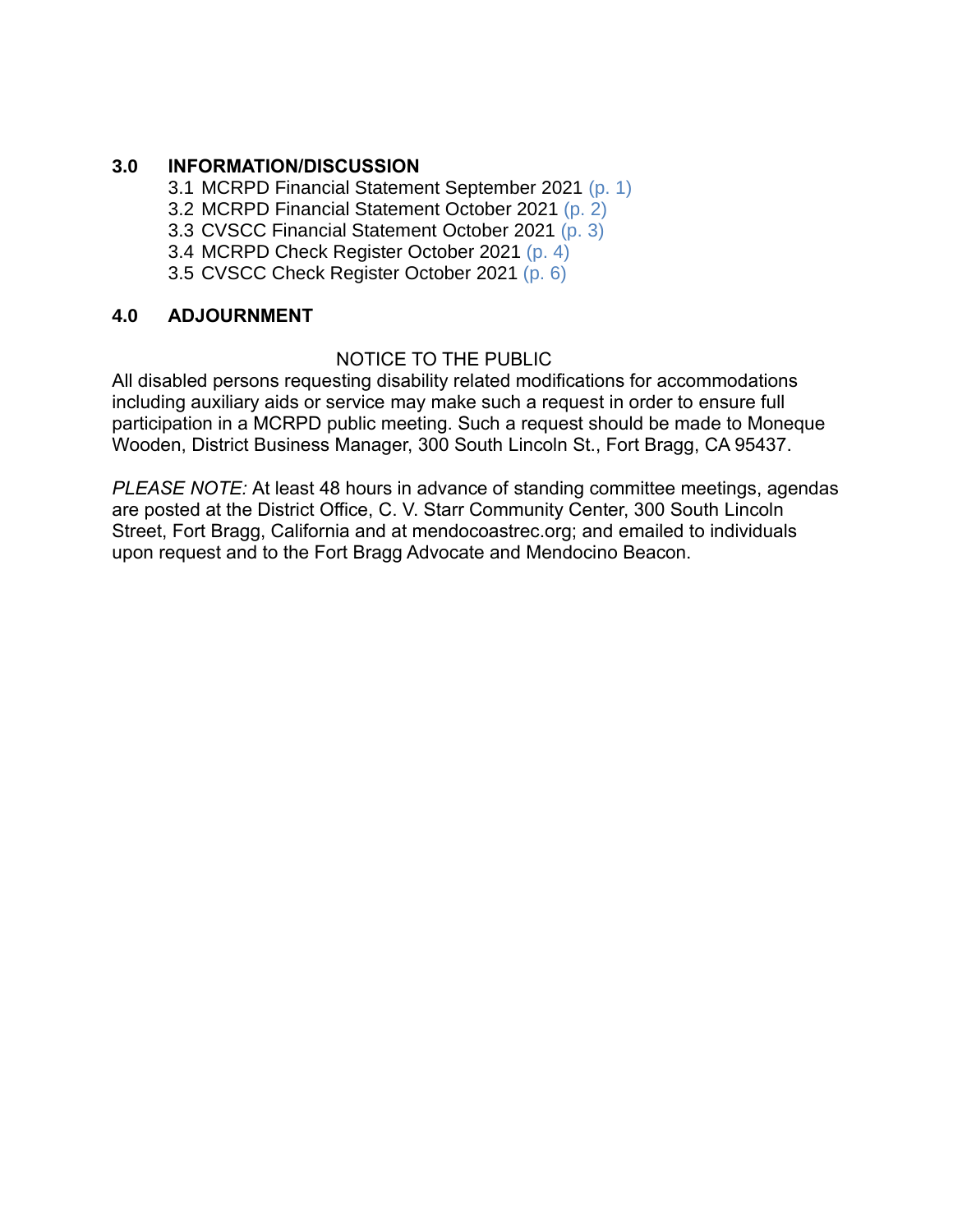#### Mendocino Coast Recreation and Park District Page 1 Income Statement with Budget Comparison Month Ending September 30, 2021

|                                |                |                                | Current                  |                                           |                                     |                |                                   |           |
|--------------------------------|----------------|--------------------------------|--------------------------|-------------------------------------------|-------------------------------------|----------------|-----------------------------------|-----------|
| Description                    |                | <b>Current Month</b><br>Actual | Month<br><b>Budget</b>   | <b>Current Month</b><br><b>Difference</b> | Year to Date Year to Date<br>Actual | <b>Budget</b>  | Year to Date<br><b>Difference</b> | Available |
|                                |                |                                |                          | favorable /<br>(unfavorable)              |                                     |                | favorable /<br>(unfavorable)      |           |
| <b>Operating Revenue</b>       |                |                                |                          |                                           |                                     |                |                                   |           |
| Enrichment                     | $\mathbf{1}$   | 165                            | 260                      | (95)                                      | 156                                 | 260            | (104)                             | 50,500    |
| <b>Youth Sports</b>            | 2              | $\overline{\phantom{a}}$       | 350                      | (350)                                     | 510                                 | 1,150          | (640)                             | 9,123     |
| <b>Special Events</b>          | 3              | 320                            |                          | 320                                       | 10,224                              | $\overline{a}$ | 10,224                            | 2,173     |
| <b>Adult Sports</b>            | 4              | 225                            | $\overline{\phantom{a}}$ | 225                                       | 338                                 | 270            | 68                                | 13,618    |
| Drop In                        | 5              | 886                            | 956                      | (70)                                      | 2,448                               | 2,311          | 137                               | 8,839     |
| Other Income                   | 6              | 1,849                          | 1,508                    | 340                                       | 2,848                               | 2,456          | 392                               | 12,074    |
| <b>Total Revenue</b>           |                | 3,445                          | 3,074                    | 370                                       | 16,523                              | 6,447          | 10,076                            | 96,327    |
| <b>Other Revenues</b>          |                |                                |                          |                                           |                                     |                |                                   |           |
| Property Tax                   | $\overline{7}$ | 22,706                         |                          | 22,706                                    | 22,706                              | 324,328        | (301, 622)                        | 301,622   |
| <b>Total Other Revenue</b>     |                | 22,706                         |                          | 22,706                                    | 22,706                              | 324,328        | (301, 622)                        | 301,622   |
| <b>Total Revenues</b>          |                | 26,151                         | 3,074                    | 23,076                                    | 39,229                              | 330,775        | (291, 546)                        | 397,949   |
| <b>Operating Expense</b>       |                |                                |                          |                                           |                                     |                |                                   |           |
| Wages and Benefits             | 8              | 30,076                         | 26,154                   | (3, 922)                                  | 72,092                              | 52,307         | (19, 784)                         | 292,243   |
| Programs                       | 9              | 0                              | 0                        | 0                                         | 836                                 | 800            | (36)                              | 2,546     |
| Sports 10                      |                | 0                              | 0                        | $\overline{a}$                            | 124                                 | 130            | 6                                 | 9,598     |
| Marketing 11                   |                | 0                              | 50                       | 50                                        | 430                                 | 1,000          | 570                               | 2,570     |
| Operations 12                  |                | 1,110                          | 1,268                    | 158                                       | 13,216                              | 13,499         | 283                               | 68,616    |
| Events 13                      |                | 332                            | 0                        | (332)                                     | 5,797                               | 2,300          | (3, 497)                          | 4,274     |
| Other Expenses 14              |                | $\mathbf 0$                    | 35                       | 35                                        | 1,402                               | 1,678          | 276                               | 7,928     |
| <b>Total Operating Expense</b> |                | 31,519                         | 27,507                   | (4,012)                                   | 93,896                              | 71,714         | (22, 182)                         | 387,775   |
| <b>Other Expenses</b>          |                |                                |                          |                                           |                                     |                |                                   |           |
| Area Funding Grant 15          |                |                                |                          |                                           |                                     |                |                                   | 2,500     |
| Total Other Income / Expense   |                |                                |                          |                                           |                                     |                |                                   | 2,500     |
| <b>Total Expenses</b>          |                | 31,519                         | 27,507                   | (4,012)                                   | 93,896                              | 71,714         | (22, 182)                         | 390,275   |
| Net Revenue (Expense)          |                | (5, 368)                       | (24, 432)                | 27,088                                    | (54, 666)                           | 259,061        | (269, 364)                        | 7,674     |

Footnotes 1

4 5 6

2 3

7

8 Wages and Benefits are over for the month due to there being three paydays in the month rather than the normal two.

9 10

11

12

13

14 15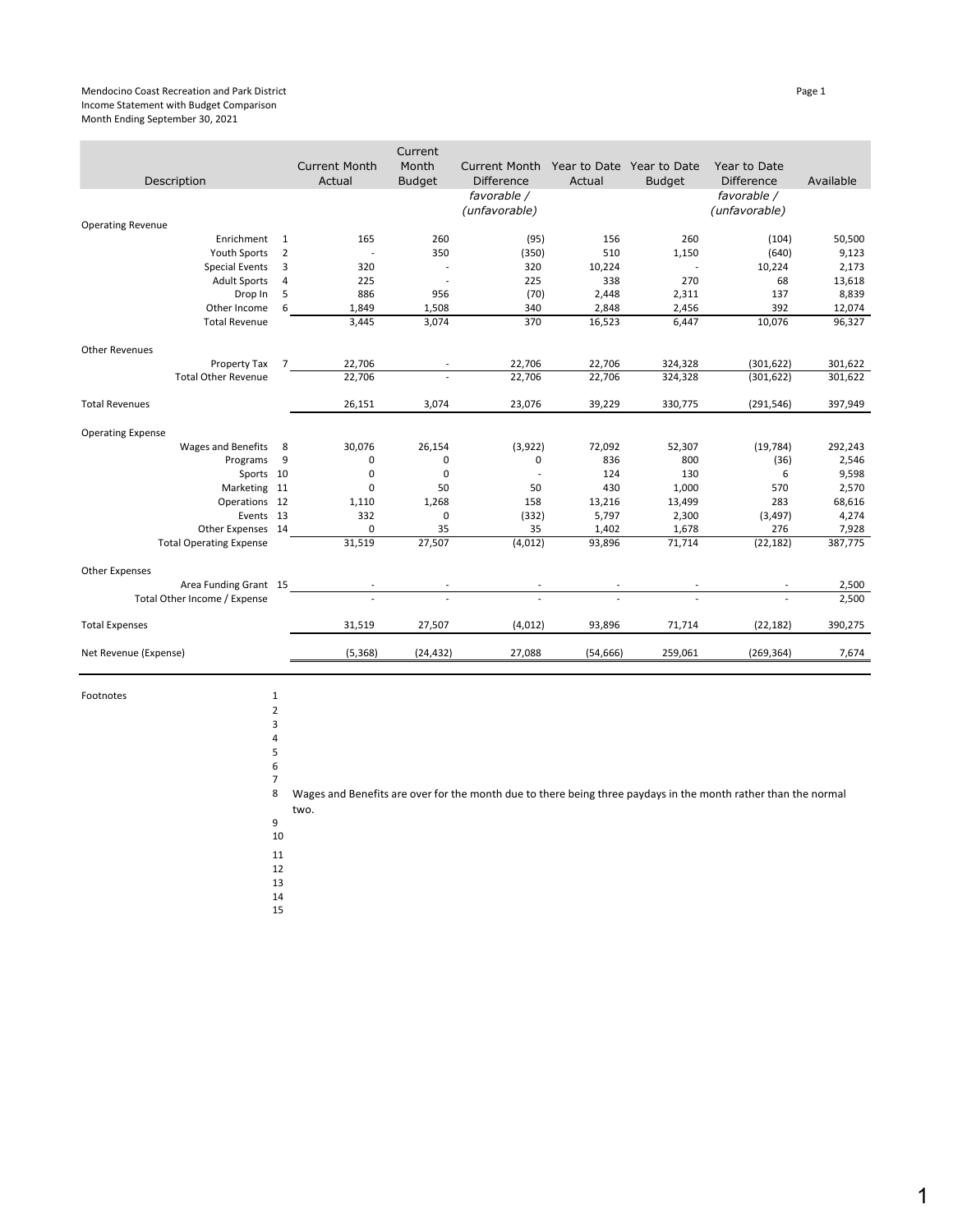#### Mendocino Coast Recreation and Park District **Page 1** and Page 1 and Page 1 and Page 1 and Page 1 and Page 1 and Page 1 and Page 1 and Page 1 and Page 1 and Page 1 and Page 1 and Page 1 and Page 1 and Page 1 and Page 1 and Income Statement with Budget Comparison Month Ending October 31, 2021

|                                |                |                                | Current                |                                           |                                     |               |                                   |           |
|--------------------------------|----------------|--------------------------------|------------------------|-------------------------------------------|-------------------------------------|---------------|-----------------------------------|-----------|
| Description                    |                | <b>Current Month</b><br>Actual | Month<br><b>Budget</b> | <b>Current Month</b><br><b>Difference</b> | Year to Date Year to Date<br>Actual | <b>Budget</b> | Year to Date<br><b>Difference</b> | Available |
|                                |                |                                |                        | favorable /<br>(unfavorable)              |                                     |               | favorable /<br>(unfavorable)      |           |
| <b>Operating Revenue</b>       |                |                                |                        |                                           |                                     |               |                                   |           |
| Enrichment                     | 1              |                                | 4,983                  | (4,983)                                   |                                     | 5,243         | (5, 243)                          | 50,656    |
| <b>Youth Sports</b>            | 2              |                                |                        |                                           | 666                                 | 1,150         | (484)                             | 8,967     |
| <b>Special Events</b>          | 3              | 275                            |                        | 275                                       | 10,499                              |               | 10,499                            | 1,898     |
| <b>Adult Sports</b>            | 4              | $\overline{\phantom{a}}$       |                        |                                           | 338                                 | 270           | 68                                | 13,618    |
| Drop In                        | 5              | 545                            | 755                    | (210)                                     | 2,993                               | 3,066         | (73)                              | 8,294     |
| Other Income                   | 6              | 1,732                          | 1,533                  | 199                                       | 4,580                               | 3,989         | 591                               | 10,342    |
| <b>Total Revenue</b>           |                | 2,552                          | 7,271                  | (4, 719)                                  | 19,075                              | 13,718        | 5,358                             | 93,775    |
| <b>Other Revenues</b>          |                |                                |                        |                                           |                                     |               |                                   |           |
| Property Tax                   | $\overline{7}$ |                                |                        |                                           | 22,706                              |               | 22,706                            | 301,622   |
| <b>Total Other Revenue</b>     |                |                                |                        |                                           | 22,706                              |               | 22,706                            | 301,622   |
| <b>Total Revenues</b>          |                | 2,552                          | 7,271                  | (4, 719)                                  | 41,781                              | 13,718        | 28,064                            | 395,397   |
| <b>Operating Expense</b>       |                |                                |                        |                                           |                                     |               |                                   |           |
| Wages and Benefits             | 8              | 19,624                         | 26,154                 | 6,529                                     | 91,716                              | 104,614       | 12,899                            | 292,243   |
| Programs                       | 9              | 11                             | 0                      | (11)                                      | 848                                 | 800           | (48)                              | 2,546     |
| Sports 10                      |                | 0                              | 1,800                  | 1,800                                     | 124                                 | 1,930         | 1,806                             | 9,598     |
| Marketing 11                   |                | 26                             | 34                     | 8                                         | 456                                 | 1,084         | 628                               | 2,570     |
| Operations 12                  |                | 1,543                          | 1,487                  | (56)                                      | 14,759                              | 16,254        | 1,495                             | 68,617    |
| Events 13                      |                | 1,540                          | 1,568                  | 28                                        | 7,337                               | 3,868         | (3, 469)                          | 4,274     |
| Other Expenses 14              |                | 430                            | 488                    | 58                                        | 1,832                               | 2,201         | 369                               | 7,928     |
| <b>Total Operating Expense</b> |                | 23,175                         | 31,531                 | 8,356                                     | 117,071                             | 130,751       | 13,681                            | 387,775   |
| <b>Other Expenses</b>          |                |                                |                        |                                           |                                     |               |                                   |           |
| Area Funding Grant 15          |                |                                |                        |                                           |                                     |               |                                   | 2,500     |
| Total Other Income / Expense   |                |                                |                        |                                           |                                     |               |                                   | 2,500     |
| <b>Total Expenses</b>          |                | 23,175                         | 31,531                 | 8,356                                     | 117,071                             | 130,751       | 13,681                            | 390,275   |
| Net Revenue (Expense)          |                | (20, 623)                      | (24, 260)              | (13,074)                                  | (75, 289)                           | (117, 034)    | 14,383                            | 5,121     |
|                                |                |                                |                        |                                           |                                     |               |                                   |           |

Footnotes

Enrichment is under for the month and year due to not being able to run the programs as regularly planned.

3 Special Events is over for the month due to donations from the South Coast Halloween Carnival.

4 5 Drop In Revenues are under for the month due to not running Skate Night most of October due to lack of staffing for the program

6 7

2

8 9 Wages and Benefits are under for the month due to staffing shortages and not being able to run programs that were offered in the past.

10 Sports are under for the month due to the timing of opening registration for the Coast Youth Basketball League.

- 11
- 12
- 13
- 14 15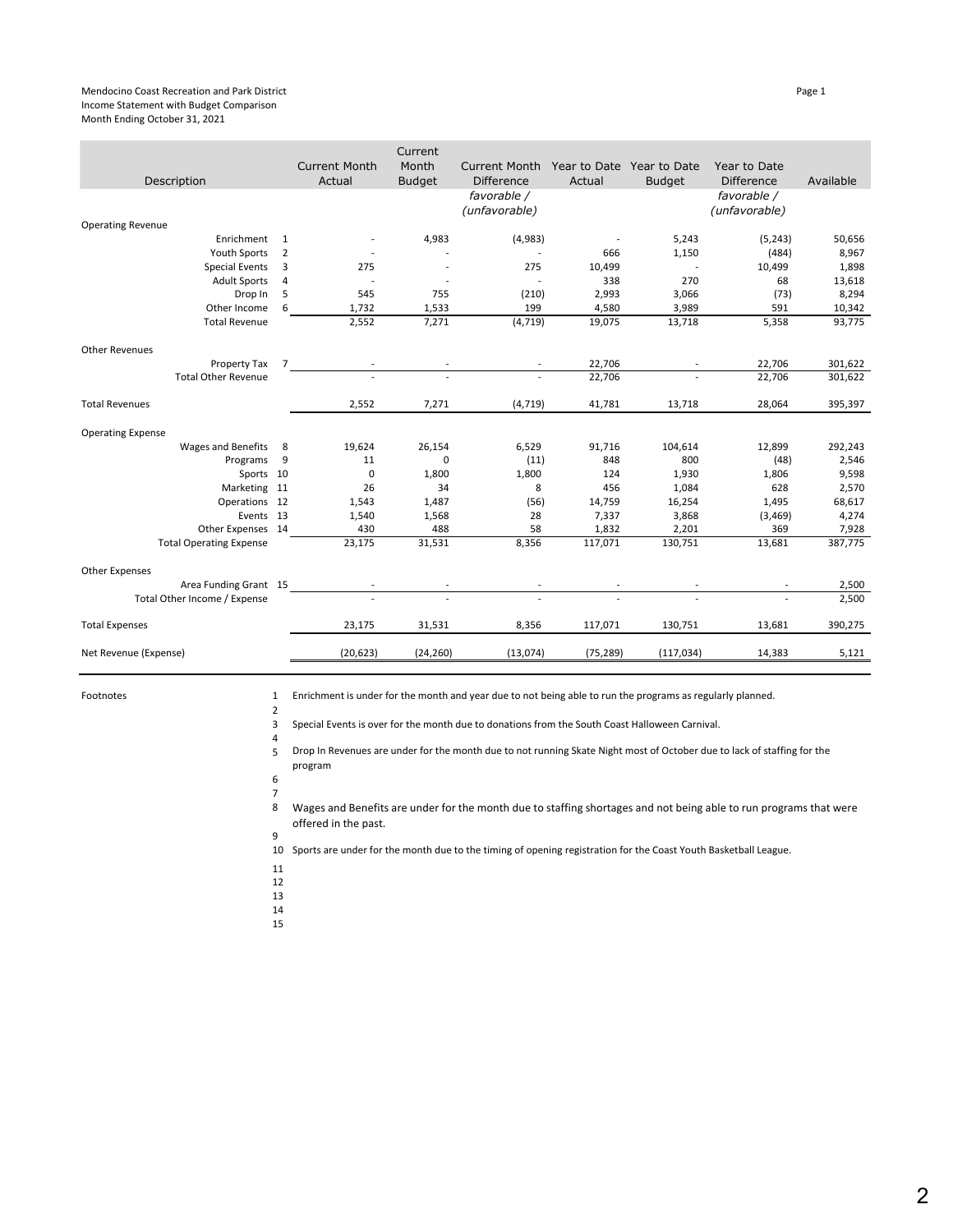### C.V. Starr Community Center Page 1 Income Statement with Budget Comparison Month Ending October 31, 2021

| <b>Description</b>                               | <b>Current</b><br><b>Month Actual</b> | <b>Budget</b> | <b>Current Month Current Month</b><br><b>Difference</b> | <b>Year to Date</b><br><b>Actual</b> | <b>Year to Date</b><br><b>Budget</b> | <b>Year to Date</b><br><b>Difference</b> | <b>Available</b> |
|--------------------------------------------------|---------------------------------------|---------------|---------------------------------------------------------|--------------------------------------|--------------------------------------|------------------------------------------|------------------|
|                                                  |                                       |               | favorable /<br>(unfavorable)                            |                                      |                                      | favorable /<br>(unfavorable)             |                  |
| <b>Operating Revenue</b>                         |                                       |               |                                                         |                                      |                                      |                                          |                  |
| General Admission 1                              | 21,987 \$<br>Ŝ.                       | 26,385        | -\$<br>$(4,398)$ \$                                     | 109,323 \$                           | $126,177$ \$                         | $(16,853)$ \$                            | 266,633          |
| Rentals 3                                        | \$<br>2,136                           | 1,838<br>-\$  | 298<br>-\$                                              | - \$<br>7,818                        | -\$<br>10,779                        | $(2,961)$ \$<br>-\$                      | 21,604           |
| Registration 4                                   | 3,630<br>Ś                            | 3,847<br>Ŝ.   | $(217)$ \$<br>\$                                        | 12,365                               | 10,715<br>- \$                       | 1,650<br>-S                              | 20,821<br>-\$    |
| Merchandise 5                                    | 254                                   | 240<br>S.     | 15<br>\$                                                | 2,045<br>\$                          | 1,351<br>-\$                         | 694<br>-\$                               | \$<br>1,551      |
| Miscellaneous 6                                  | 358<br>\$                             | 252<br>Ŝ      | 106<br>Ŝ.                                               | 1,018<br>Ŝ                           | 882<br>.s                            | 136<br>-\$                               | -\$<br>1,735     |
| <b>Total Revenue</b>                             | 28,365                                | 32,561        | (4, 197)                                                | 132,570                              | 149,905                              | (17, 335)                                | 312,344          |
| <b>Operating Expense</b>                         |                                       |               |                                                         |                                      |                                      |                                          |                  |
| Wages and Benefits 7                             | 58,146                                | 80,182        | 22,036                                                  | 248,747                              | 320,727                              | 71,980                                   | 713,434          |
| Utilities 8                                      | 41,929                                | 22,217        | (19, 711)                                               | 107,458                              | 86,316                               | (21, 142)                                | 164,539          |
| Outreach 9                                       | 255                                   | 658           | 403                                                     | 4,697                                | 6,476                                | 1,779                                    | 17,503           |
| Maintenance 10                                   | 1,426                                 | 2,165         | 739                                                     | 12,623                               | 10,399                               | (2, 224)                                 | 152,902          |
| Operations 11                                    | 13,817                                | 13,579        | (238)                                                   | 69,574                               | 73,147                               | 3,573                                    | 140,753          |
| Other Expenses 12                                |                                       |               |                                                         | 2,500                                | 3,050                                | 550                                      | 12,850           |
| <b>Total Operating Expense</b>                   | 115,572                               | 118,801       | 3,228                                                   | 445,599                              | 500,115                              | 54,516                                   | 1,201,981        |
| <b>Total Expenses</b>                            | 115,572                               | 118,801       | 3,228                                                   | 445,599                              | 500,115                              | 54,516                                   | (445, 599)       |
| Net Revenue (Expense)                            | (87, 208)                             | (86, 240)     | (968)                                                   | (313,029)                            | (350, 210)                           | 37,181                                   | 757,943          |
| <b>Enterprise Fund Allocation for Operations</b> | 87,208                                |               |                                                         |                                      |                                      |                                          |                  |

Net Operating Income

Footnotes 1

General Admissions are under for the month likely due to public hesitancy from COVID-19.

- 2 3
	- 4 5 6
	- 7 Wages and benefits are significantly under for the month due to staffing vacancies.
	- 8 Utilities are over for the month due to significantly higher than anticipated propane and electric bills. The electric bill had third party charges that were not included in the previous billing cycle. The propane increase is still being investigated.
	- 9
	- 10
- 11
- 12
- 13
- 14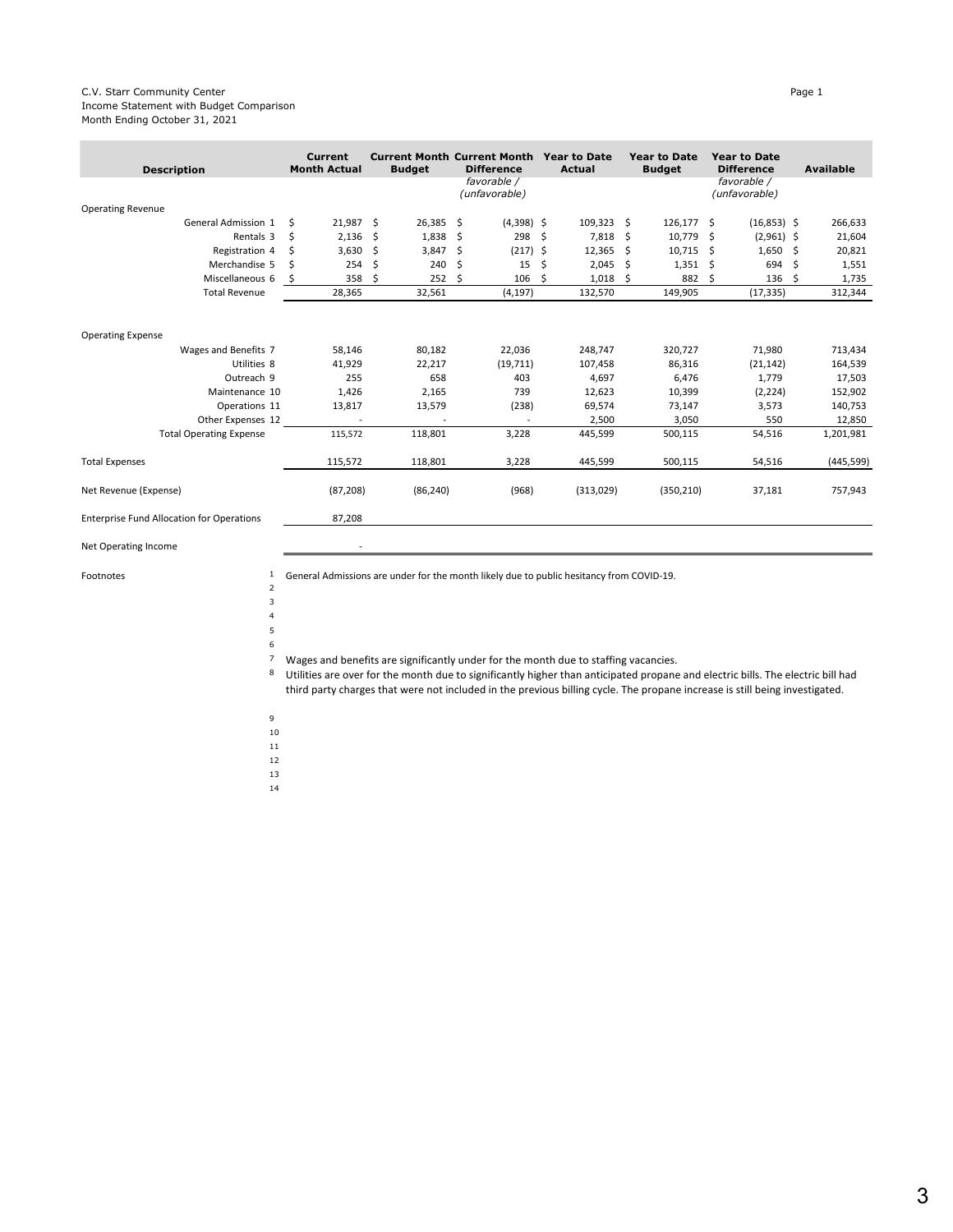### **Mendo Coast Rec Park District Check Register For the Period From Oct 1, 2021 to Oct 31, 2021**

| Check #      | <b>Date</b>          | Payee                           | <b>Cash Account</b> | <b>Amount</b>    |
|--------------|----------------------|---------------------------------|---------------------|------------------|
| DD1059       | 10/14/21             | Employee Payroll                | 1020                | 278.62           |
| DD1060       | 10/14/21             | <b>Employee Payroll</b>         | 1020                | 314.14           |
| DD1061       | 10/14/21             | <b>Employee Payroll</b>         | 1020                | 1,067.86         |
| DD1062       | 10/14/21             | <b>Employee Payroll</b>         | 1020                | 73.34            |
| DD1063       | 10/14/21             | <b>Employee Payroll</b>         | 1020                | 472.59           |
| DD1064       | 10/14/21             | Employee Payroll                | 1020                | 450.80           |
| DD1065       | 10/14/21             | <b>Employee Payroll</b>         | 1020                | 267.19           |
| DD1066       | 10/14/21             | <b>Employee Payroll</b>         | 1020                | 1,104.10         |
| DD1067       | 10/14/21             | Employee Payroll                | 1020                | 304.88           |
| DD1068       | 10/14/21             | Employee Payroll                | 1020                | 366.63           |
| DD1069       | 10/14/21             | <b>Employee Payroll</b>         | 1020                | 838.59           |
| DD1070       | 10/14/21             | <b>Employee Payroll</b>         | 1020                | 356.26           |
| DD1071       | 10/14/21             | <b>Employee Payroll</b>         | 1020                | 567.99           |
| DD1072       | 10/14/21             | <b>Employee Payroll</b>         | 1020                | 448.07           |
| DD1073       | 10/14/21             | <b>Employee Payroll</b>         | 1020                | 2,198.28         |
| 1272         | 10/14/21             | <b>Employee Payroll</b>         | 1020                | 82.44            |
| 1273         | 10/14/21             | <b>Employee Payroll</b>         | 1020                | 439.70           |
| 1274         | 10/14/21             | <b>Employee Payroll</b>         | 1020                | 55.01            |
| 1275         | 10/14/21             | <b>Employee Payroll</b>         | 1020                | 550.45           |
| 1276         | 10/14/21             | <b>Employee Payroll</b>         | 1020                | 542.12           |
| 1277         | 10/14/21             | <b>Employee Payroll</b>         | 1020                | 346.07           |
| 1278         | 10/14/21             | <b>Employee Payroll</b>         | 1020                | 557.78           |
| 1279         | 10/14/21             | <b>Employee Payroll</b>         | 1020                | 147.30           |
| 1280         | 10/14/21             | <b>Employee Payroll</b>         | 1020                | 31.06            |
| 1281         | 10/14/21             | <b>Employee Payroll</b>         | 1020                | 256.92           |
| 1282         | 10/14/21             | <b>Employee Payroll</b>         | 1020                | 1,303.72         |
| 1283         | 10/14/21             | <b>Employee Payroll</b>         | 1020                | 363.11           |
| 1284         | 10/14/21             | Employee Payroll                | 1020                | 482.94           |
|              | 10/14/21             | Employment Development Dept.    | 1020                | 702.76           |
|              | 10/14/21             | <b>EFTPS</b>                    | 1020                | 3,888.16         |
| 1285         | 10/14/21             | Eeger Beever Tree Service, Inc. | 1020                | 430.00           |
| 1286         | 10/14/21             | Kim Ramey                       | 1020                | 312.57           |
| 1287         | 10/14/21             | Moneque Wooden                  | 1020                | 2,893.02         |
|              | 10/14/21             | Savings Bank                    | 1020                | 25.00            |
|              | 10/14/21             | Mendocino Community Network     | 1020                | 151.59           |
| DD1074       | 10/28/21             | <b>Employee Payroll</b>         | 1020                | 109.62           |
| DD1075       | 10/28/21             | <b>Employee Payroll</b>         | 1020                | 280.60           |
| DD1076       | 10/28/21             | <b>Employee Payroll</b>         | 1020                | 916.54           |
| DD1077       | 10/28/21             | <b>Employee Payroll</b>         | 1020                | 36.67            |
| DD1078       | 10/28/21             | <b>Employee Payroll</b>         | 1020                | 446.27           |
| DD1079       | 10/28/21             | <b>Employee Payroll</b>         | 1020                | 381.26           |
| DD1080       | 10/28/21             | <b>Employee Payroll</b>         | 1020                | 226.08           |
| DD1081       | 10/28/21             | <b>Employee Payroll</b>         | 1020                | 901.74           |
| DD1082       | 10/28/21             | <b>Employee Payroll</b>         | 1020                | 226.08           |
| DD1083       | 10/28/21             | <b>Employee Payroll</b>         | 1020                | 729.45           |
| DD1084       | 10/28/21             | <b>Employee Payroll</b>         | 1020                | 328.86           |
| DD1085       | 10/28/21             | Employee Payroll                | 1020                | 474.01           |
| DD1086       | 10/28/21             | <b>Employee Payroll</b>         | 1020                | 447.15           |
| DD1087       | 10/28/21             | <b>Employee Payroll</b>         | 1020                | 2,198.28         |
| 1288         | 10/28/21             | <b>Employee Payroll</b>         | 1020                | 280.89           |
| 1289         | 10/28/21             | <b>Employee Payroll</b>         | 1020                | 349.81           |
| 1290         | 10/28/21             | <b>Employee Payroll</b>         | 1020                | 55.01            |
|              |                      | <b>Employee Payroll</b>         |                     |                  |
| 1291<br>1292 | 10/28/21<br>10/28/21 | Employee Payroll                | 1020<br>1020        | 287.71<br>433.69 |
| 1293         | 10/28/21             | <b>Employee Payroll</b>         | 1020                | 346.07           |
|              |                      |                                 |                     |                  |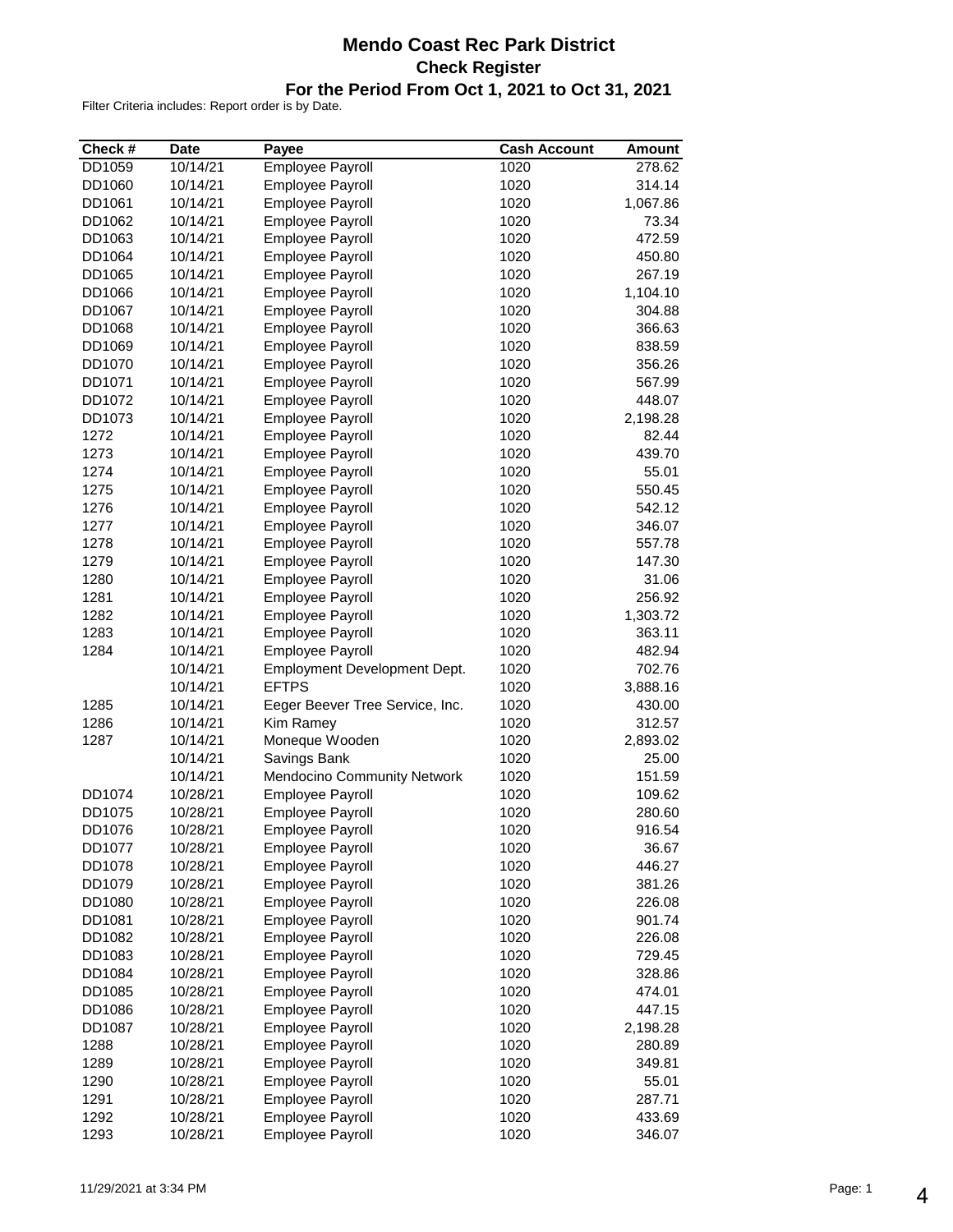### **Mendo Coast Rec Park District Check Register For the Period From Oct 1, 2021 to Oct 31, 2021**

| Check # | Date     | Payee                        | <b>Cash Account</b> | Amount    |
|---------|----------|------------------------------|---------------------|-----------|
| 1294    | 10/28/21 | <b>Employee Payroll</b>      | 1020                | 43.84     |
| 1295    | 10/28/21 | <b>Employee Payroll</b>      | 1020                | 468.65    |
| 1296    | 10/28/21 | <b>Employee Payroll</b>      | 1020                | 232.94    |
| 1297    | 10/28/21 | <b>Employee Payroll</b>      | 1020                | 89.29     |
| 1298    | 10/28/21 | <b>Employee Payroll</b>      | 1020                | 198.68    |
| 1299    | 10/28/21 | <b>Employee Payroll</b>      | 1020                | 1.070.96  |
| 1300    | 10/28/21 | <b>Employee Payroll</b>      | 1020                | 428.44    |
| 1301    | 10/28/21 | <b>Employee Payroll</b>      | 1020                | 301.45    |
|         | 10/28/21 | <b>EFTPS</b>                 | 1020                | 3,275.44  |
|         | 10/28/21 | Employment Development Dept. | 1020                | 560.75    |
| Total   |          |                              |                     | 38,797.29 |
|         |          |                              |                     |           |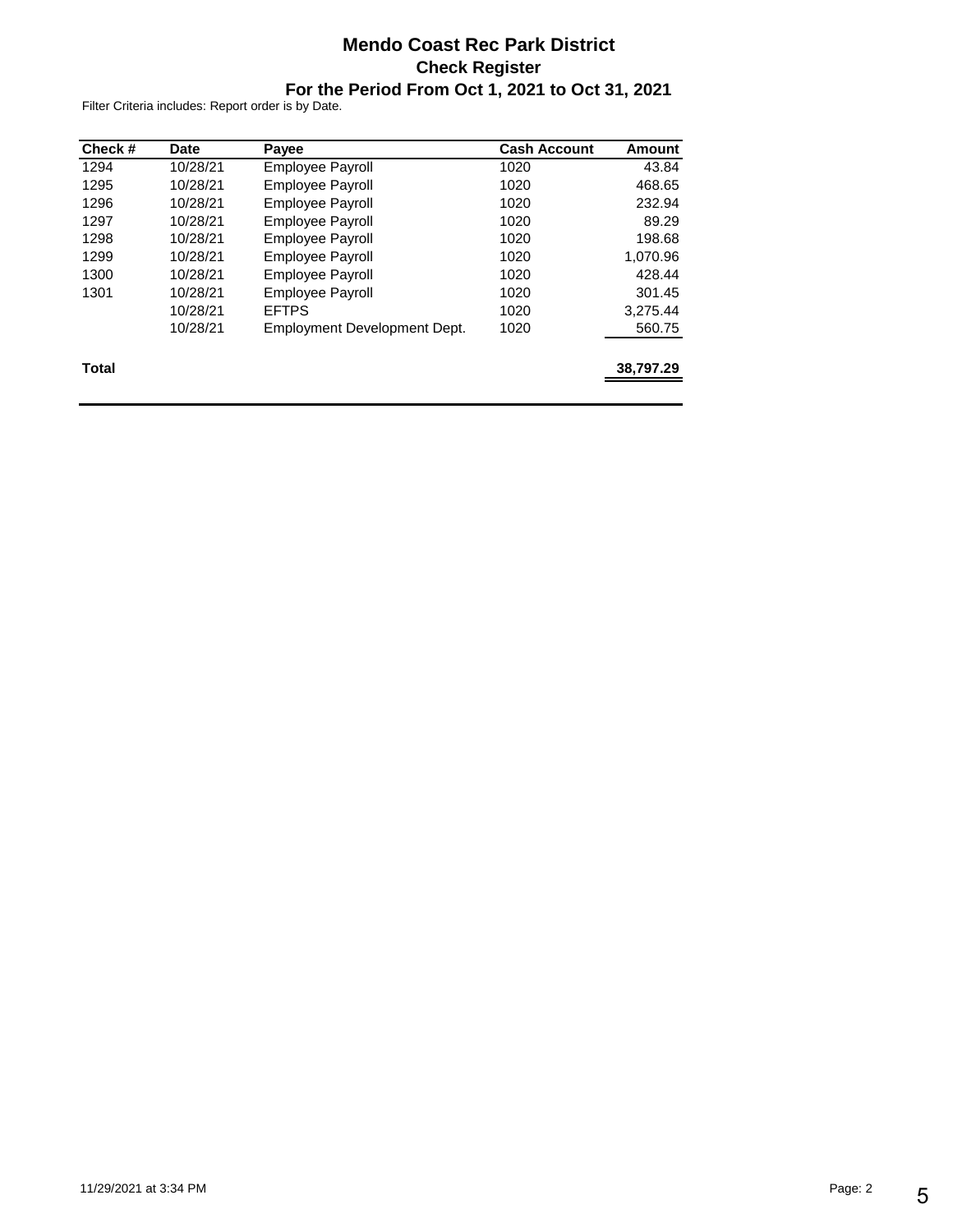### **C.V. Starr Community Center Check Register For the Period From Oct 1, 2021 to Oct 31, 2021**

| Check # | <b>Date</b> | Payee                                       | <b>Cash Account</b> | <b>Amount</b>   |
|---------|-------------|---------------------------------------------|---------------------|-----------------|
|         | 10/5/21     | Mendocino Community Network                 | 1020                | 83.84           |
| DD4072  | 10/14/21    | <b>Employee Payroll</b>                     | 1020                | 1,851.88        |
| DD4073  | 10/14/21    | Employee Payroll                            | 1020                | 1,740.82        |
| DD4074  | 10/14/21    | <b>Employee Payroll</b>                     | 1020                | 1,352.92        |
| DD4075  | 10/14/21    | <b>Employee Payroll</b>                     | 1020                | 23.19           |
| DD4076  | 10/14/21    | Employee Payroll                            | 1020                | 1,688.18        |
| DD4077  | 10/14/21    | <b>Employee Payroll</b>                     | 1020                | 85.86           |
| DD4078  | 10/14/21    | Employee Payroll                            | 1020                | 582.97          |
| DD4079  | 10/14/21    | Employee Payroll                            | 1020                | 54.61           |
| DD4080  | 10/14/21    | Employee Payroll                            | 1020                | 1,378.18        |
| DD4081  | 10/14/21    | <b>Employee Payroll</b>                     | 1020                | 1,221.88        |
| DD4082  | 10/14/21    | <b>Employee Payroll</b>                     | 1020                | 1,003.84        |
| DD4083  | 10/14/21    | Employee Payroll                            | 1020                | 519.22          |
| DD4084  | 10/14/21    | <b>Employee Payroll</b>                     | 1020                | 47.41           |
| DD4085  | 10/14/21    | <b>Employee Payroll</b>                     | 1020                | 44.82           |
| DD4086  | 10/14/21    | <b>Employee Payroll</b>                     | 1020                | 255.31          |
| DD4087  | 10/14/21    | <b>Employee Payroll</b>                     | 1020                | 1,332.28        |
| DD4088  | 10/14/21    | <b>Employee Payroll</b>                     | 1020                | 109.08          |
| DD4089  | 10/14/21    | <b>Employee Payroll</b>                     | 1020                | 1,240.20        |
| DD4090  | 10/14/21    | Employee Payroll                            | 1020                | 486.73          |
| DD4091  | 10/14/21    | Employee Payroll                            | 1020                |                 |
|         |             |                                             | 1020                | 89.64<br>163.61 |
| DD4092  | 10/14/21    | Employee Payroll<br><b>Employee Payroll</b> | 1020                | 365.95          |
| DD4093  | 10/14/21    |                                             |                     |                 |
| 2038    | 10/14/21    | Employee Payroll                            | 1020                | 46.61           |
| 2039    | 10/14/21    | <b>Employee Payroll</b>                     | 1020                | 91.17           |
| 2040    | 10/14/21    | <b>Employee Payroll</b>                     | 1020                | 64.64           |
| 2041    | 10/14/21    | <b>Employee Payroll</b>                     | 1020                | 80.24           |
| 2042    | 10/14/21    | Employee Payroll                            | 1020                | 33.84           |
| 2043    | 10/14/21    | Employee Payroll                            | 1020                | 502.75          |
| 2044    | 10/14/21    | <b>Employee Payroll</b>                     | 1020                | 22.40           |
| 2045    | 10/14/21    | Employee Payroll                            | 1020                | 355.18          |
| 2046    | 10/14/21    | Employee Payroll                            | 1020                | 153.18          |
| 2047    | 10/14/21    | <b>Employee Payroll</b>                     | 1020                | 169.71          |
| 2048    | 10/14/21    | <b>Employee Payroll</b>                     | 1020                | 506.23          |
| 2049    | 10/14/21    | Employee Payroll                            | 1020                | 270.21          |
| 2050    | 10/14/21    | <b>Employee Payroll</b>                     | 1020                | 1,298.51        |
| 2051    | 10/14/21    | Employee Payroll                            | 1020                | 2,014.84        |
| 2052    | 10/14/21    | Employee Payroll                            | 1020                | 193.29          |
| 2053    | 10/14/21    | <b>Employee Payroll</b>                     | 1020                | 689.60          |
| 2054    | 10/14/21    | <b>Employee Payroll</b>                     | 1020                | 401.19          |
| 2055    | 10/14/21    | <b>Employee Payroll</b>                     | 1020                | 100.70          |
| 2056    | 10/14/21    | Employee Payroll                            | 1020                | 291.78          |
| DD4075  | 10/14/21    | <b>Employee Payroll</b>                     | 1020                | 1,648.72        |
|         | 10/14/21    | EDD                                         | 1020                | 1,140.25        |
|         | 10/14/21    | <b>EFTPS</b>                                | 1020                | 6,615.80        |
| 2057    | 10/14/21    | <b>Employee Payroll</b>                     | 1020                | 23.19           |
| DD4075V | 10/14/21    | <b>Employee Payroll</b>                     | 1020                | $-23.19$        |
|         | 10/15/21    | Aflac                                       | 1020                | 227.91          |
| 2058    | 10/18/21    | 101 Things To Do                            | 1020                | 2,148.00        |
| 2059    | 10/18/21    | Carly Wells                                 | 1020                | 2,189.57        |
| 2060    | 10/18/21    | Deep Valley Security                        | 1020                | 77.90           |
| 2061    | 10/18/21    | Eureka Oxygen Co.                           | 1020                | 766.81          |
| 2062    | 10/18/21    | <b>Ferrell Gas</b>                          | 1020                | 15,668.59       |
| 2063    | 10/18/21    | Lake County Record-Bee                      | 1020                | 1,029.41        |
| 2064    | 10/18/21    | Fort Bragg Water Works                      | 1020                | 1,918.25        |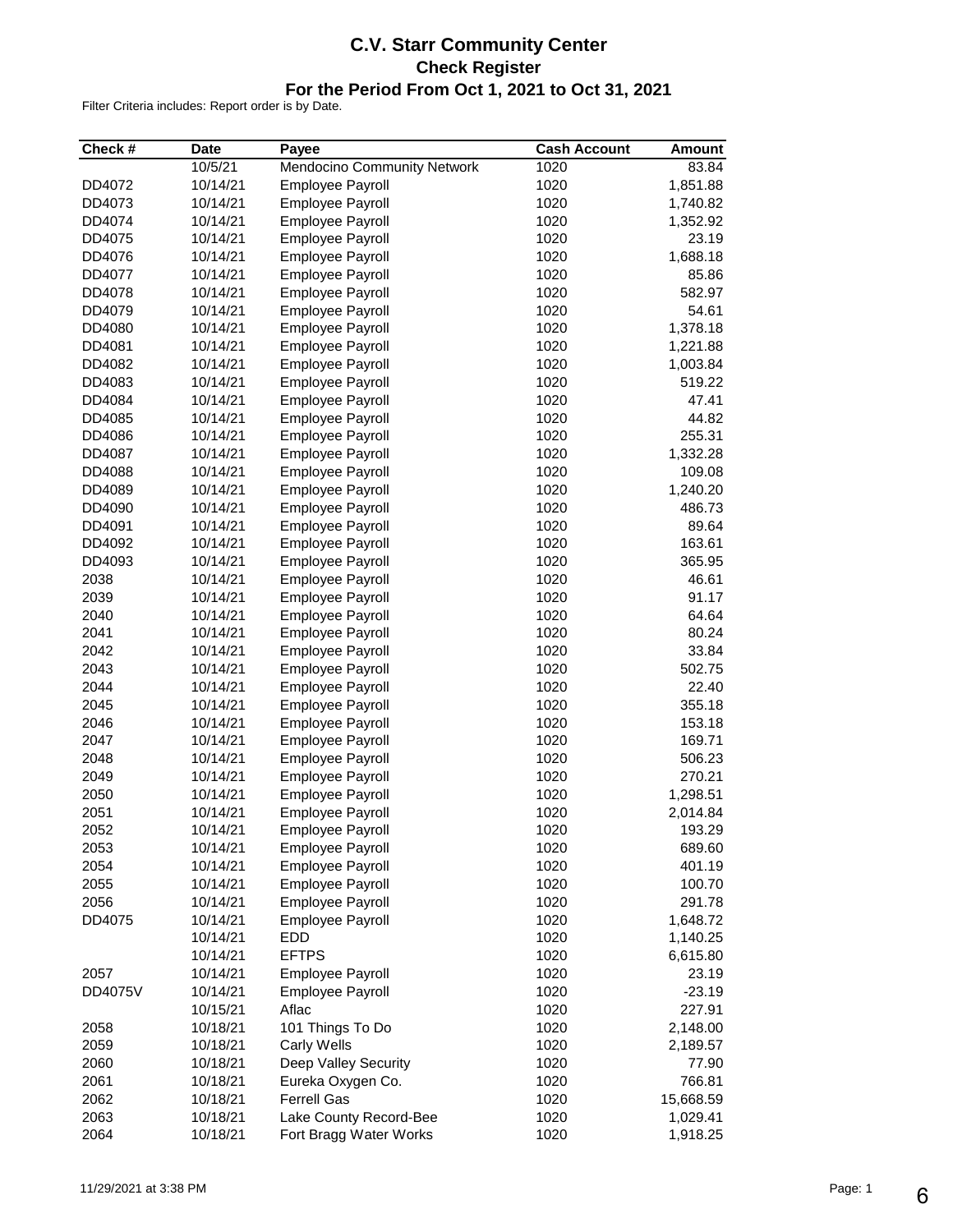### **C.V. Starr Community Center Check Register For the Period From Oct 1, 2021 to Oct 31, 2021**

| Check # | <b>Date</b> | Payee                                | <b>Cash Account</b> | <b>Amount</b> |
|---------|-------------|--------------------------------------|---------------------|---------------|
| 2065    | 10/18/21    | Garda World                          | 1020                | 332.29        |
| 2066    | 10/18/21    | Maria May                            | 1020                | 80.00         |
| 2067    | 10/18/21    | <b>Graham Backflow Services</b>      | 1020                | 4,632.00      |
| 2068    | 10/18/21    | Grainger                             | 1020                | 131.92        |
| 2069    | 10/18/21    | Kerry Morgan                         | 1020                | 229.00        |
| 2070    | 10/18/21    | Kimberly Ramey                       | 1020                | 192.42        |
| 2071    | 10/18/21    | <b>KLH Consulting</b>                | 1020                | 2,294.00      |
| 2072    | 10/18/21    | Les Mills United States Trading, Inc | 1020                | 350.00        |
| 2073    | 10/18/21    | <b>MCRPD</b>                         | 1020                | 9,525.50      |
| 2074    | 10/18/21    | Mendo Mill                           | 1020                | 23.76         |
| 2075    | 10/18/21    | Office Depot                         | 1020                | 261.84        |
| 2076    | 10/18/21    | Parker Pest Pro                      | 1020                | 130.00        |
| 2077    | 10/18/21    | Rain Waters Sewing                   | 1020                | 213.51        |
| 2078    | 10/18/21    | Nick Barbieri Trucking, LLC          | 1020                | 81.53         |
| 2079    | 10/18/21    | <b>Rhoads Auto Parts</b>             | 1020                | 225.50        |
| 2080    | 10/18/21    | Rossi Building Materials             | 1020                | 165.98        |
| 2081    | 10/18/21    | Solid Waste of Willits               | 1020                | 58.50         |
| 2082    | 10/18/21    | The Color Mill                       | 1020                | 43.24         |
| 2083    | 10/18/21    | The Lifeguard Store, Inc.            | 1020                | 113.09        |
| 2084    | 10/18/21    | <b>WAXIE Sanitary Supply</b>         | 1020                | 458.40        |
| 2085    | 10/18/21    | Zero Waste USA                       | 1020                | 230.16        |
| 1829V   | 10/18/21    | Anna-Kristina Rosenquist             | 1020                | $-750.00$     |
| 2086    | 10/18/21    | Anna-Kristina Rosenquist             | 1020                | 750.00        |
| 2067V   | 10/26/21    | <b>Graham Backflow Services</b>      | 1020                | $-4,632.00$   |
| DD4094  | 10/28/21    | Employee Payroll                     | 1020                | 1,851.88      |
| DD4095  | 10/28/21    | <b>Employee Payroll</b>              | 1020                | 1,740.82      |
| DD4096  | 10/28/21    | Employee Payroll                     | 1020                | 1,393.15      |
| DD4097  | 10/28/21    | Employee Payroll                     | 1020                | 1,486.84      |
| DD4098  | 10/28/21    | <b>Employee Payroll</b>              | 1020                | 1,648.72      |
| DD4099  | 10/28/21    | <b>Employee Payroll</b>              | 1020                | 85.86         |
| DD4100  | 10/28/21    | Employee Payroll                     | 1020                | 447.05        |
| DD4101  | 10/28/21    | Employee Payroll                     | 1020                | 18.20         |
| DD4102  | 10/28/21    | <b>Employee Payroll</b>              | 1020                | 1,182.35      |
| DD4103  | 10/28/21    | <b>Employee Payroll</b>              | 1020                | 1,114.40      |
| DD4104  | 10/28/21    | <b>Employee Payroll</b>              | 1020                | 1,012.77      |
| DD4105  | 10/28/21    | <b>Employee Payroll</b>              | 1020                | 415.78        |
| DD4106  | 10/28/21    | <b>Employee Payroll</b>              | 1020                | 317.30        |
| DD4107  | 10/28/21    | <b>Employee Payroll</b>              | 1020                | 89.64         |
| DD4108  | 10/28/21    | <b>Employee Payroll</b>              | 1020                | 94.82         |
| DD4109  | 10/28/21    | <b>Employee Payroll</b>              | 1020                | 869.54        |
| DD4110  | 10/28/21    | <b>Employee Payroll</b>              | 1020                | 136.35        |
| DD4111  | 10/28/21    | Employee Payroll                     | 1020                | 1,158.43      |
| DD4112  | 10/28/21    | Employee Payroll                     | 1020                | 331.89        |
| DD4113  | 10/28/21    | Employee Payroll                     | 1020                | 89.64         |
| DD4114  | 10/28/21    | Employee Payroll                     | 1020                | 163.61        |
| DD4115  | 10/28/21    | Employee Payroll                     | 1020                | 607.11        |
| 2087    | 10/28/21    | <b>Employee Payroll</b>              | 1020                | 153.18        |
| 2088    | 10/28/21    | <b>Employee Payroll</b>              | 1020                | 43.10         |
| 2089    | 10/28/21    | <b>Employee Payroll</b>              | 1020                | 138.59        |
| 2090    | 10/28/21    | Employee Payroll                     | 1020                | 475.93        |
| 2091    | 10/28/21    | Employee Payroll                     | 1020                | 36.47         |
| 2092    | 10/28/21    | <b>Employee Payroll</b>              | 1020                | 358.78        |
| 2093    | 10/28/21    | Employee Payroll                     | 1020                | 138.59        |
| 2094    | 10/28/21    | Employee Payroll                     | 1020                | 145.47        |
| 2095    | 10/28/21    | Employee Payroll                     | 1020                | 390.25        |
|         |             |                                      |                     |               |